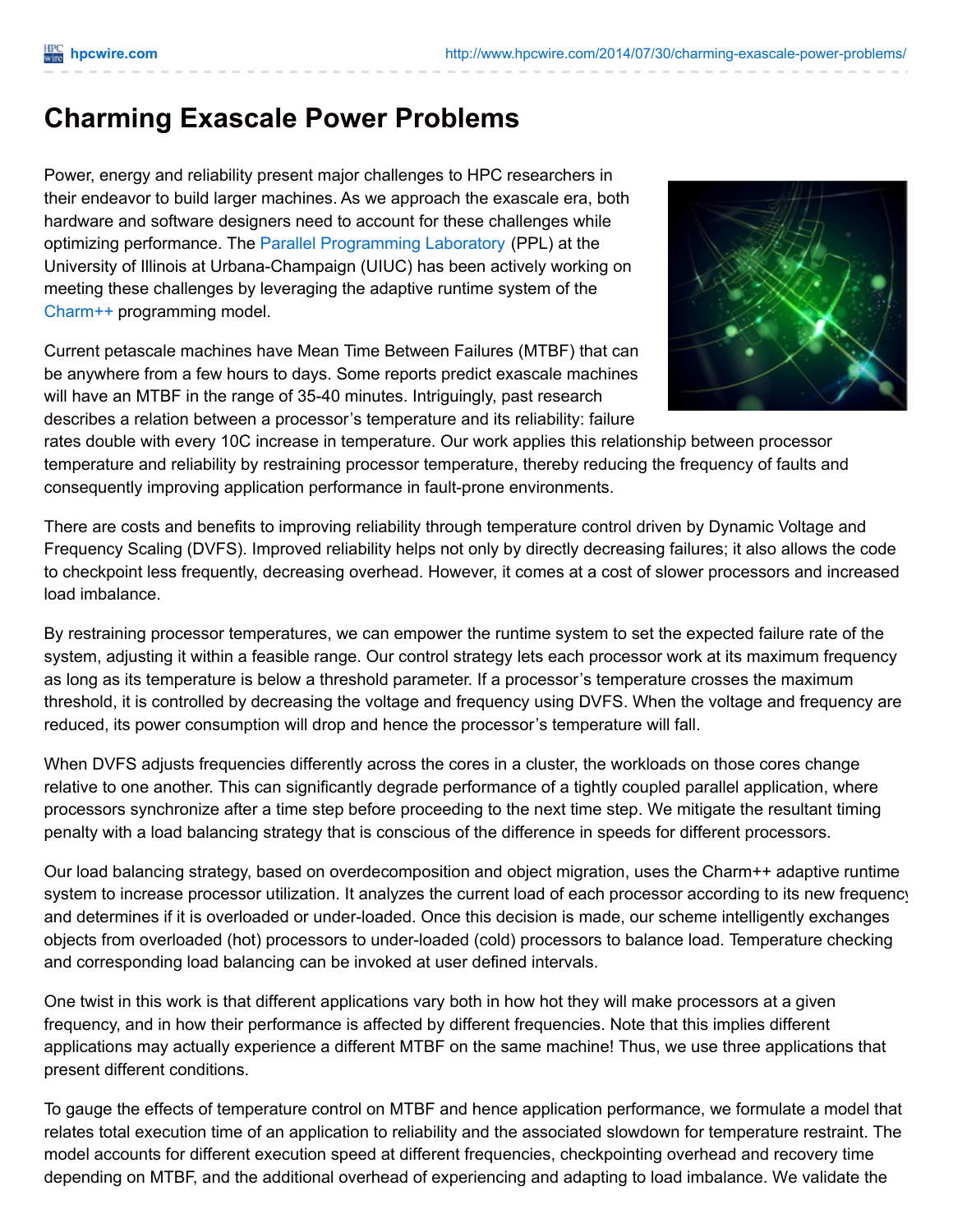accuracy of our model for each application using a small experimental testbed.

We use our validated model to project the benefits of our scheme for larger machines. Our results point towards a tradeoff between improvement in reliability and the associated cost of applying temperature control. This tradeoff determines the optimal temperature threshold for a given application and machine size.

The following figure compares the machine efficiency (proportion of time spent doing useful work) for a 2D stencil application between a baseline run without temperature control and a constrained run with the temperature threshold set to 48C. Below 32K sockets, we get a lower efficiency than the baseline. However, above 32K sockets, our scheme starts outperforming the baseline case. For reference, the Blue Waters [system](https://bluewaters.ncsa.illinois.edu/hardware-summary) at NCSA has nearly 50K sockets. For 256K sockets, our scheme is projected to operate the machine with an efficiency of 0.29 compared to 0.08 for the baseline. Finally, for 340K sockets, the baseline efficiency drops to 0.01, making the machine almost nonoperational, whereas our scheme can still operate the machine at an efficiency of 0.22.



These promising results encourage us to extend our work by investigating more detailed models, larger experimental systems, and more advanced fault tolerance protocols, such as message logging and parallel recovery.

This work is part of a research theme in our group: using adaptive runtime control to deal with the challenges presented by sophisticated applications and complexities of hardware. The Parallel [Programming](http://ppl.cs.illinois.edu/) Laboratory has developed [Charm++](http://charmplusplus.org/) for the past 20 years as a production quality parallel programming language, used in many CSE applications, including the Gordon Bell-winning biomolecular simulation program [NAMD](http://www.ks.uiuc.edu/Research/namd/).

## **Author Biography:**

**Osman Sarood** is a final year PhD student in the UIUC Computer Science department. His research is focused on performance optimization under thermal and power constraints.

**Esteban Meneses** is a Research Assistant Professor working in the Center for Simulation and Modeling at the University of Pittsburgh. His research is focused on load balancing and fault tolerance techniques for large-scale parallel applications. He holds a PhD degree in Computer Science from UIUC.

**Laxmikant Kale** received his PhD in computer science from State University of New York, Stony Brook, in 1985. He joined the Computer Science faculty of UIUC as an Assistant Professor in 1985, where he is currently employed as a full Professor. His research spans parallel computing, including parallel programming abstractions, scalability, automatic load balancing, communication optimizations, and fault tolerance. He has collaboratively developed several scalable CSE applications.